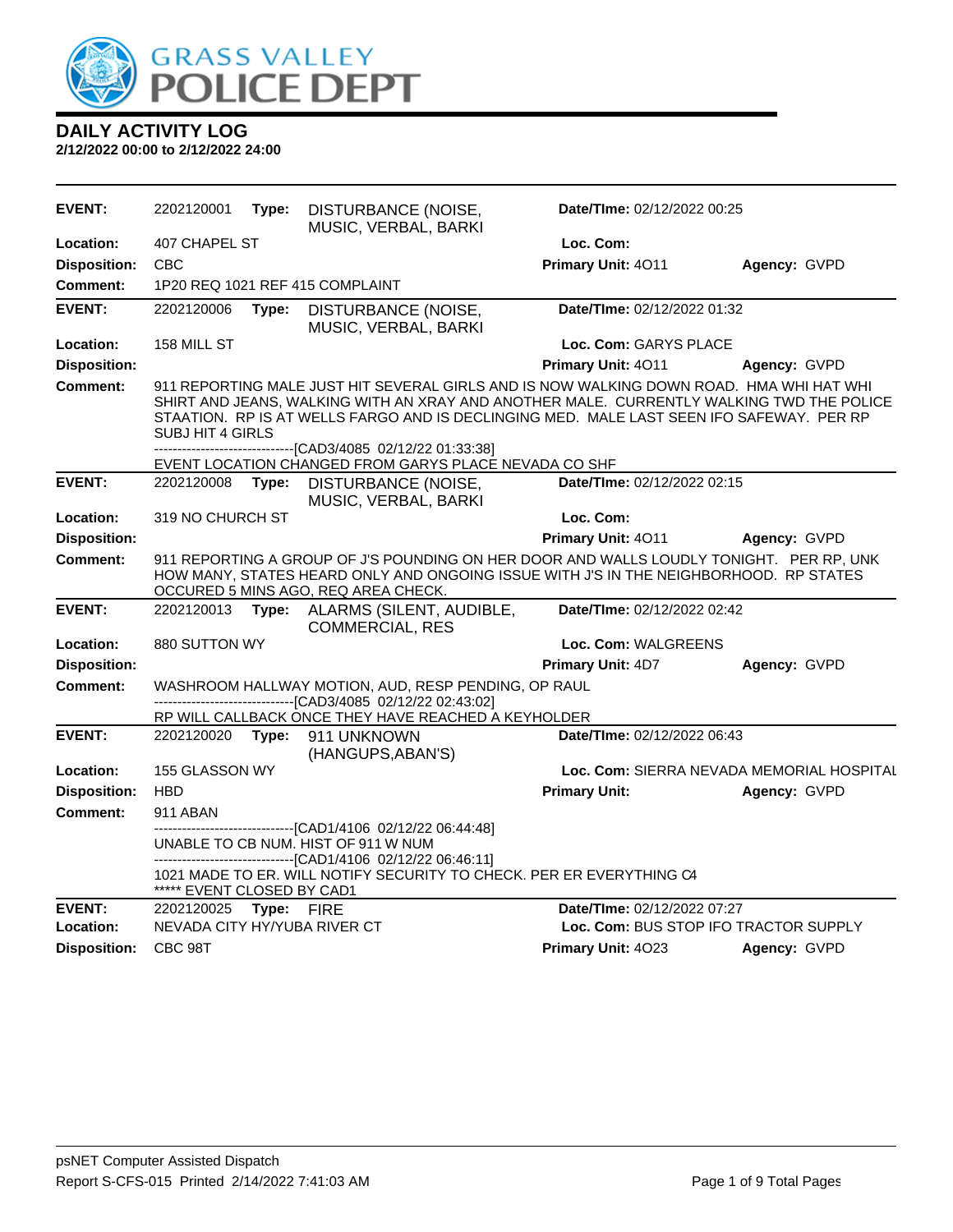

| Comment:                   | <b>CALFIRE</b>                                                                                                                                                                                     | 911 CALLER RPTG MALE SUBJ PLAYING WITH FIRE OR TRYING TO LIGHT HIMSELF ON FIRE/XFER TO |              |  |  |
|----------------------------|----------------------------------------------------------------------------------------------------------------------------------------------------------------------------------------------------|----------------------------------------------------------------------------------------|--------------|--|--|
|                            | ------------------------------[CAD1/4074_02/12/22 07:27:10]                                                                                                                                        |                                                                                        |              |  |  |
|                            | EVENT CALL TYPE CHANGED FROM DIS                                                                                                                                                                   |                                                                                        |              |  |  |
|                            | -------------------------------[CAD1/4074 02/12/22 07:27:50]<br>MALE DRK CLOTHES WITH HOODIE. RP RPTG MALE LOOKS LIKE HIS HAND IS ON FIRE BUT ISNT                                                 |                                                                                        |              |  |  |
|                            | SCREAMING, JUST WALKING BACK AND FORTH                                                                                                                                                             |                                                                                        |              |  |  |
|                            | -------------------------------[CAD1/4074_02/12/22 07:28:55]<br>CALFIRE IS STAGING                                                                                                                 |                                                                                        |              |  |  |
|                            | -------------------------------[CAD1/4074_02/12/22 07:33:45]                                                                                                                                       |                                                                                        |              |  |  |
|                            | ADD'T 911 CALLER RPTG SAME/ADV OFFICER ON SCENE<br>------------------------------[CAD1/4074 02/12/22 07:34:11]                                                                                     |                                                                                        |              |  |  |
|                            | 10-39 CALFIRE TO 1022                                                                                                                                                                              |                                                                                        |              |  |  |
| <b>EVENT:</b>              | 2202120026 Type: TRAFFIC (DUI, PARKING,<br>SPEED, HAZ                                                                                                                                              | Date/TIme: 02/12/2022 07:32                                                            |              |  |  |
| Location:                  | NB IDAHO MARYLAND OFF                                                                                                                                                                              | Loc. Com:                                                                              |              |  |  |
| <b>Disposition:</b>        | HBD IFO TO CHP                                                                                                                                                                                     | <b>Primary Unit:</b>                                                                   | Agency: GVPD |  |  |
| <b>Comment:</b>            | TOYT SEQUOIA W/ TRAILER BLK'G<br>-------------------------------[CAD1/4074 02/12/22 07:32:45]                                                                                                      |                                                                                        |              |  |  |
|                            | 10-39 CHP                                                                                                                                                                                          |                                                                                        |              |  |  |
|                            | ***** EVENT CLOSED BY CAD3 WITH COMMENT-IFO TO CHP                                                                                                                                                 |                                                                                        |              |  |  |
| <b>EVENT:</b><br>Location: | 2202120028 Type: FRAUD                                                                                                                                                                             | Date/TIme: 02/12/2022 07:48                                                            |              |  |  |
|                            | 279 SCOTIA PINES CR                                                                                                                                                                                | Loc. Com:                                                                              |              |  |  |
| <b>Disposition:</b>        | <b>CBC</b>                                                                                                                                                                                         | <b>Primary Unit: 405</b>                                                               | Agency: GVPD |  |  |
| <b>Comment:</b>            | RP REQ 10-21 REF POSS SCAM                                                                                                                                                                         |                                                                                        |              |  |  |
| <b>EVENT:</b>              | 2202120032 Type: ALL OTHERS                                                                                                                                                                        | Date/TIme: 02/12/2022 08:56                                                            |              |  |  |
| Location:                  | 1262 SUTTON WY                                                                                                                                                                                     | Loc. Com: HOSPITALITY HOUSE 530 271 7144                                               |              |  |  |
| <b>Disposition:</b>        | <b>CBC</b>                                                                                                                                                                                         | <b>Primary Unit: 4023</b>                                                              | Agency: GVPD |  |  |
| <b>Comment:</b>            | RP RPTG ISSUES WITH LISTED AND POSS AN XRAY. REQ10-21.<br>-------------------------------[CAD1/4074_02/12/22 08:58:23]                                                                             |                                                                                        |              |  |  |
|                            | EVENT LOCATION CHANGED FROM 244 DORSEY DR 67 GV                                                                                                                                                    |                                                                                        |              |  |  |
|                            | -------------------------------[CAD1/4074_02/12/22 08:58:40]                                                                                                                                       |                                                                                        |              |  |  |
| <b>EVENT:</b>              | EVENT CALL TYPE CHANGED FROM TRE<br>2202120035 Type: ORDINANCES                                                                                                                                    | Date/TIme: 02/12/2022 09:19                                                            |              |  |  |
|                            | (COUNTY/MUNICIPAL)                                                                                                                                                                                 |                                                                                        |              |  |  |
| Location:                  | 841 SUTTON WY                                                                                                                                                                                      | Loc. Com: VALENTINAS ORGANIC BISTRO AND<br><b>BAKERY</b>                               |              |  |  |
|                            | Disposition: CBC 98T MOVING ALONG                                                                                                                                                                  | <b>Primary Unit: 4023 Agency: GVPD</b>                                                 |              |  |  |
| Comment:                   | EMPLOYEE RPTG 5-7 HOMELESS SUBJ IN THE PARKING LOT. REQ THEY BE MOVED ALONG.<br>--------------------------------[CAD1/4074_02/12/22 09:19:43]                                                      |                                                                                        |              |  |  |
|                            | RP ADV SUBJ NOW IFO YOGURT SHOP                                                                                                                                                                    |                                                                                        |              |  |  |
| <b>EVENT:</b>              | 2202120039<br>911 UNKNOWN<br>Type:<br>(HANGUPS, ABAN'S)                                                                                                                                            | Date/TIme: 02/12/2022 09:28                                                            |              |  |  |
| Location:                  | 350 DORIS DR                                                                                                                                                                                       | Loc. Com:                                                                              |              |  |  |
| <b>Disposition:</b>        | <b>HBD</b>                                                                                                                                                                                         | <b>Primary Unit:</b>                                                                   | Agency: GVPD |  |  |
| Comment:                   | 911 ABAN                                                                                                                                                                                           |                                                                                        |              |  |  |
|                            | -----------------------[CAD1/4074_02/12/22 09:29:45]<br>EVENT LOCATION CHANGED FROM LAT:39.22755800 LONG: -121.068252 GRASS VALLEY<br>-------------------------------[CAD1/4074_02/12/22 09:30:01] |                                                                                        |              |  |  |
|                            | ON CB RP ADV C4, ACCIDENTAL                                                                                                                                                                        |                                                                                        |              |  |  |
| <b>EVENT:</b>              | ***** EVENT CLOSED BY CAD1<br>2202120050<br>Type:<br>DISTURBANCE (NOISE,                                                                                                                           | Date/TIme: 02/12/2022 10:22                                                            |              |  |  |
|                            | MUSIC, VERBAL, BARKI                                                                                                                                                                               |                                                                                        |              |  |  |
| Location:                  | PLEASANT ST/TEMBY ST                                                                                                                                                                               | Loc. Com:                                                                              |              |  |  |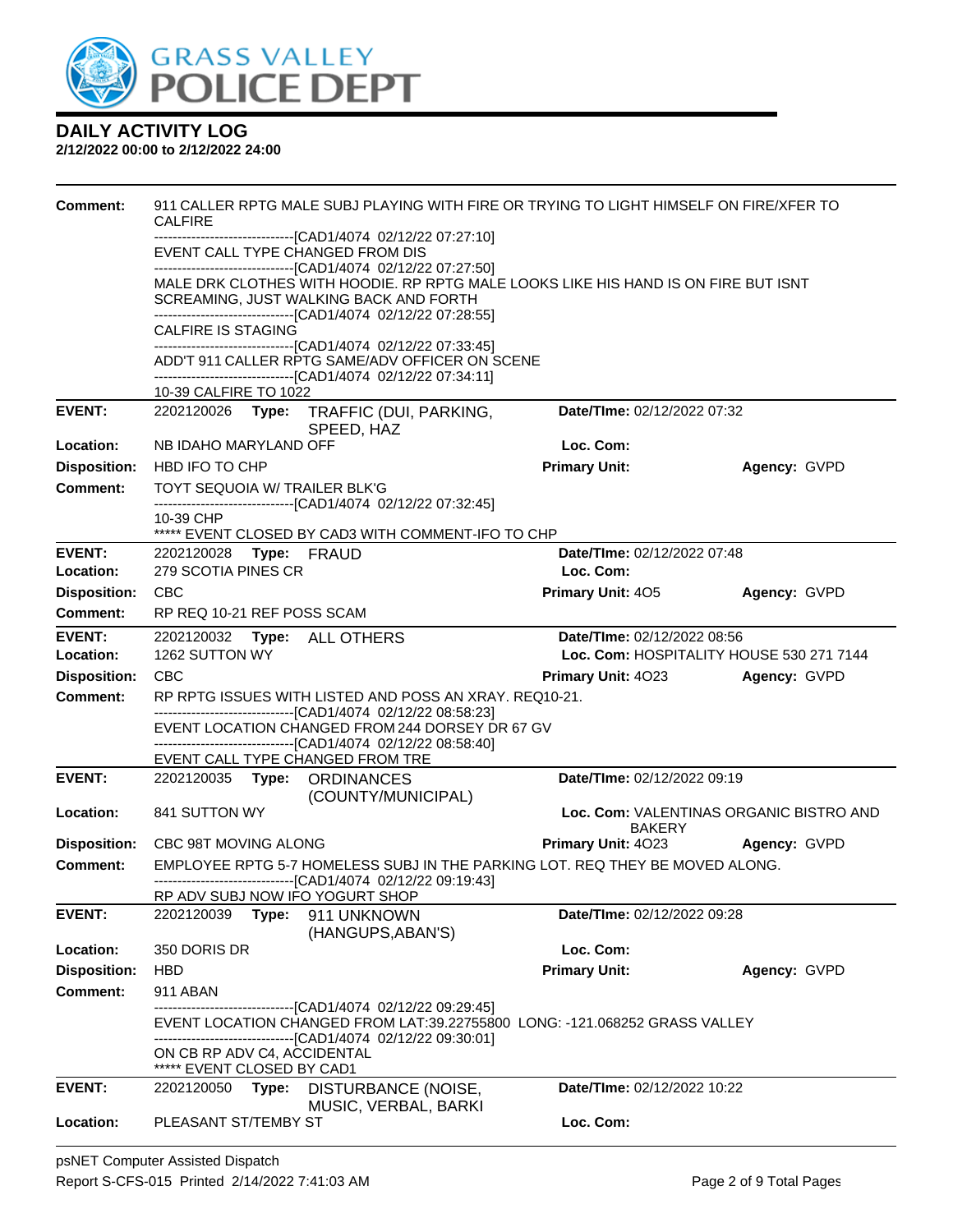

| <b>Disposition:</b> | UTL                                                                                                                                                                                                                                                                                                                                                                                                                                                                                                                                                                                                                                                                                                                                                                                                                                                                                                                                                                                                                                                                                                                                                                                                                                                                                                                                                                                                                                                                       | Primary Unit: 405              | Agency: GVPD |
|---------------------|---------------------------------------------------------------------------------------------------------------------------------------------------------------------------------------------------------------------------------------------------------------------------------------------------------------------------------------------------------------------------------------------------------------------------------------------------------------------------------------------------------------------------------------------------------------------------------------------------------------------------------------------------------------------------------------------------------------------------------------------------------------------------------------------------------------------------------------------------------------------------------------------------------------------------------------------------------------------------------------------------------------------------------------------------------------------------------------------------------------------------------------------------------------------------------------------------------------------------------------------------------------------------------------------------------------------------------------------------------------------------------------------------------------------------------------------------------------------------|--------------------------------|--------------|
| <b>Comment:</b>     | 911 RPTG 415 HEARD. CAN HEAR 2 MALES ARGUING                                                                                                                                                                                                                                                                                                                                                                                                                                                                                                                                                                                                                                                                                                                                                                                                                                                                                                                                                                                                                                                                                                                                                                                                                                                                                                                                                                                                                              |                                |              |
| <b>EVENT:</b>       | 2202120052 Type: INFORMATION                                                                                                                                                                                                                                                                                                                                                                                                                                                                                                                                                                                                                                                                                                                                                                                                                                                                                                                                                                                                                                                                                                                                                                                                                                                                                                                                                                                                                                              | Date/TIme: 02/12/2022 10:30    |              |
| Location:           | 230 RACE ST                                                                                                                                                                                                                                                                                                                                                                                                                                                                                                                                                                                                                                                                                                                                                                                                                                                                                                                                                                                                                                                                                                                                                                                                                                                                                                                                                                                                                                                               | Loc. Com: CHAPEL OF THE ANGELS |              |
| <b>Disposition:</b> | HBD BEAT INFO PER 4015                                                                                                                                                                                                                                                                                                                                                                                                                                                                                                                                                                                                                                                                                                                                                                                                                                                                                                                                                                                                                                                                                                                                                                                                                                                                                                                                                                                                                                                    | <b>Primary Unit:</b>           | Agency: GVPD |
| <b>Comment:</b>     | RP RPTG 1045HRS THERE WILL BE 21 GUN SALUTE FOR FUNERAL PROCESSION<br>***** EVENT CLOSED BY CAD3 WITH COMMENT-BEAT INFO PER 4015                                                                                                                                                                                                                                                                                                                                                                                                                                                                                                                                                                                                                                                                                                                                                                                                                                                                                                                                                                                                                                                                                                                                                                                                                                                                                                                                          |                                |              |
| <b>EVENT:</b>       | Type: ASSAULTS, BATTERY (415<br>2202120054<br>PHYSICAL)                                                                                                                                                                                                                                                                                                                                                                                                                                                                                                                                                                                                                                                                                                                                                                                                                                                                                                                                                                                                                                                                                                                                                                                                                                                                                                                                                                                                                   | Date/TIme: 02/12/2022 10:43    |              |
| Location:           | 2096 NEVADA CITY HY                                                                                                                                                                                                                                                                                                                                                                                                                                                                                                                                                                                                                                                                                                                                                                                                                                                                                                                                                                                                                                                                                                                                                                                                                                                                                                                                                                                                                                                       | Loc. Com: SUBWAY               |              |
| <b>Disposition:</b> | ARA CHARGES IN COMMENTS                                                                                                                                                                                                                                                                                                                                                                                                                                                                                                                                                                                                                                                                                                                                                                                                                                                                                                                                                                                                                                                                                                                                                                                                                                                                                                                                                                                                                                                   | Primary Unit: 4023             | Agency: GVPD |
| Case No:            | G2200383                                                                                                                                                                                                                                                                                                                                                                                                                                                                                                                                                                                                                                                                                                                                                                                                                                                                                                                                                                                                                                                                                                                                                                                                                                                                                                                                                                                                                                                                  |                                |              |
| <b>Comment:</b>     | 911 CALLER RPTG MALE MALE SUBJ BEATING HIS J DAUGHTER WHO WORKS AT LISTED. WMA UNK<br>CLOTHING. POSS ASSOC VEH IS GRN SUBARU OUTBACK LP: 6WYH482. SUBJ ARE INSIDE THE STORE IN THE<br>BACK. SUBJ ARE UP AGAINST THE DOOR NOT LETTING RP IN.<br>---------------------------------[CAD1/4074 02/12/22 10:44:40]<br>RP ADV HE CAN NOW SEE J WHO IS WFJ APPROX 16 YOA LONG BRO OR BN HAIR<br>-------------------------------[CAD1/4074 02/12/22 10:45:53]<br>RP ADV HE TRIED TO GET INTO BACK ROOM BUT MADE PUSHED HIM OUT. XRAY IS SCREAMING<br>-------------------------------[CAD1/4074 02/12/22 10:46:08]<br>XRAY HEARD SCREAMING<br>-------------------------------[CAD1/4074 02/12/22 10:46:19]<br>MALE HEARD YELLING AS WELL<br>---------------------------------[CAD1/4074 02/12/22 10:47:04]<br>RP DID NOT SEE ANY WEAPONS<br>---------------------------------[CAD3/4051_02/12/22 10:47:19]<br>1039 CALFIRE TO STAGE<br>-------------------------------[CAD1/4074 02/12/22 10:47:57]<br>RP ADV THEY ARE BEHIND THE COUNTER ON THE FLOOR. MALE IS RESTRAINING HER<br>-------------------------------[CAD1/4074_02/12/22 10:49:12]<br>BEAM RPTG SILENT PANIS THAT WENT OFF AT1046HRS.<br>-------------------------------[SUPV01/3675_02/12/22_10:49:58]<br>10-39 CALFIRE TO ENTER<br>---------------------------------[CAD3/4051 02/12/22 11:19:30]<br>ISSUED CASE# G2200383 FOR AGENCY GVPD by UNIT 4023<br>-------------------------------[4O23/MDT 02/12/22 11:52] |                                |              |
| <b>EVENT:</b>       | BOOKED FOR: 273A PC & 236 PC<br>2202120061 Type: WELFARE CHECK                                                                                                                                                                                                                                                                                                                                                                                                                                                                                                                                                                                                                                                                                                                                                                                                                                                                                                                                                                                                                                                                                                                                                                                                                                                                                                                                                                                                            | Date/TIme: 02/12/2022 10:58    |              |
| Location:           | 276 GATES PL                                                                                                                                                                                                                                                                                                                                                                                                                                                                                                                                                                                                                                                                                                                                                                                                                                                                                                                                                                                                                                                                                                                                                                                                                                                                                                                                                                                                                                                              | Loc. Com: SPIRIT HOUSE         |              |
| <b>Disposition:</b> | <b>CBC</b>                                                                                                                                                                                                                                                                                                                                                                                                                                                                                                                                                                                                                                                                                                                                                                                                                                                                                                                                                                                                                                                                                                                                                                                                                                                                                                                                                                                                                                                                | Primary Unit: 402              | Agency: GVPD |
| <b>Comment:</b>     | RP REQG WELFARE CHECK ON WMA BLK PANTS TANK TOP ASSOC VEH SIL MERZ W/ SURFBOARD ON TOP.<br>RP TRIED TO TALK TO SUBJ BUT SUBJ REFUSED AND SEEMED 11550.                                                                                                                                                                                                                                                                                                                                                                                                                                                                                                                                                                                                                                                                                                                                                                                                                                                                                                                                                                                                                                                                                                                                                                                                                                                                                                                    |                                |              |
| <b>EVENT:</b>       | 2202120062<br>PRIVATE PARTY TOW REPORT<br>Type:                                                                                                                                                                                                                                                                                                                                                                                                                                                                                                                                                                                                                                                                                                                                                                                                                                                                                                                                                                                                                                                                                                                                                                                                                                                                                                                                                                                                                           | Date/TIme: 02/12/2022 11:01    |              |
| Location:           | <b>142 OLYMPIA PARK RD</b>                                                                                                                                                                                                                                                                                                                                                                                                                                                                                                                                                                                                                                                                                                                                                                                                                                                                                                                                                                                                                                                                                                                                                                                                                                                                                                                                                                                                                                                | Loc. Com:                      |              |
| <b>Disposition:</b> | <b>HBD</b>                                                                                                                                                                                                                                                                                                                                                                                                                                                                                                                                                                                                                                                                                                                                                                                                                                                                                                                                                                                                                                                                                                                                                                                                                                                                                                                                                                                                                                                                | <b>Primary Unit:</b>           | Agency: GVPD |
| <b>Comment:</b>     | <b>PRIVATE PARTY TOW</b><br>-----------------------[CAD1/4074_02/12/22 11:06:17]                                                                                                                                                                                                                                                                                                                                                                                                                                                                                                                                                                                                                                                                                                                                                                                                                                                                                                                                                                                                                                                                                                                                                                                                                                                                                                                                                                                          |                                |              |
|                     | FCN/3702204302023<br>***** EVENT CLOSED BY CAD1                                                                                                                                                                                                                                                                                                                                                                                                                                                                                                                                                                                                                                                                                                                                                                                                                                                                                                                                                                                                                                                                                                                                                                                                                                                                                                                                                                                                                           |                                |              |
| <b>EVENT:</b>       | Type: PRIVATE PARTY TOW REPORT<br>2202120080                                                                                                                                                                                                                                                                                                                                                                                                                                                                                                                                                                                                                                                                                                                                                                                                                                                                                                                                                                                                                                                                                                                                                                                                                                                                                                                                                                                                                              | Date/TIme: 02/12/2022 11:57    |              |
| Location:           | <b>142 OLYMPIA PARK RD</b>                                                                                                                                                                                                                                                                                                                                                                                                                                                                                                                                                                                                                                                                                                                                                                                                                                                                                                                                                                                                                                                                                                                                                                                                                                                                                                                                                                                                                                                | Loc. Com:                      |              |
| <b>Disposition:</b> | <b>HBD</b>                                                                                                                                                                                                                                                                                                                                                                                                                                                                                                                                                                                                                                                                                                                                                                                                                                                                                                                                                                                                                                                                                                                                                                                                                                                                                                                                                                                                                                                                | <b>Primary Unit:</b>           | Agency: GVPD |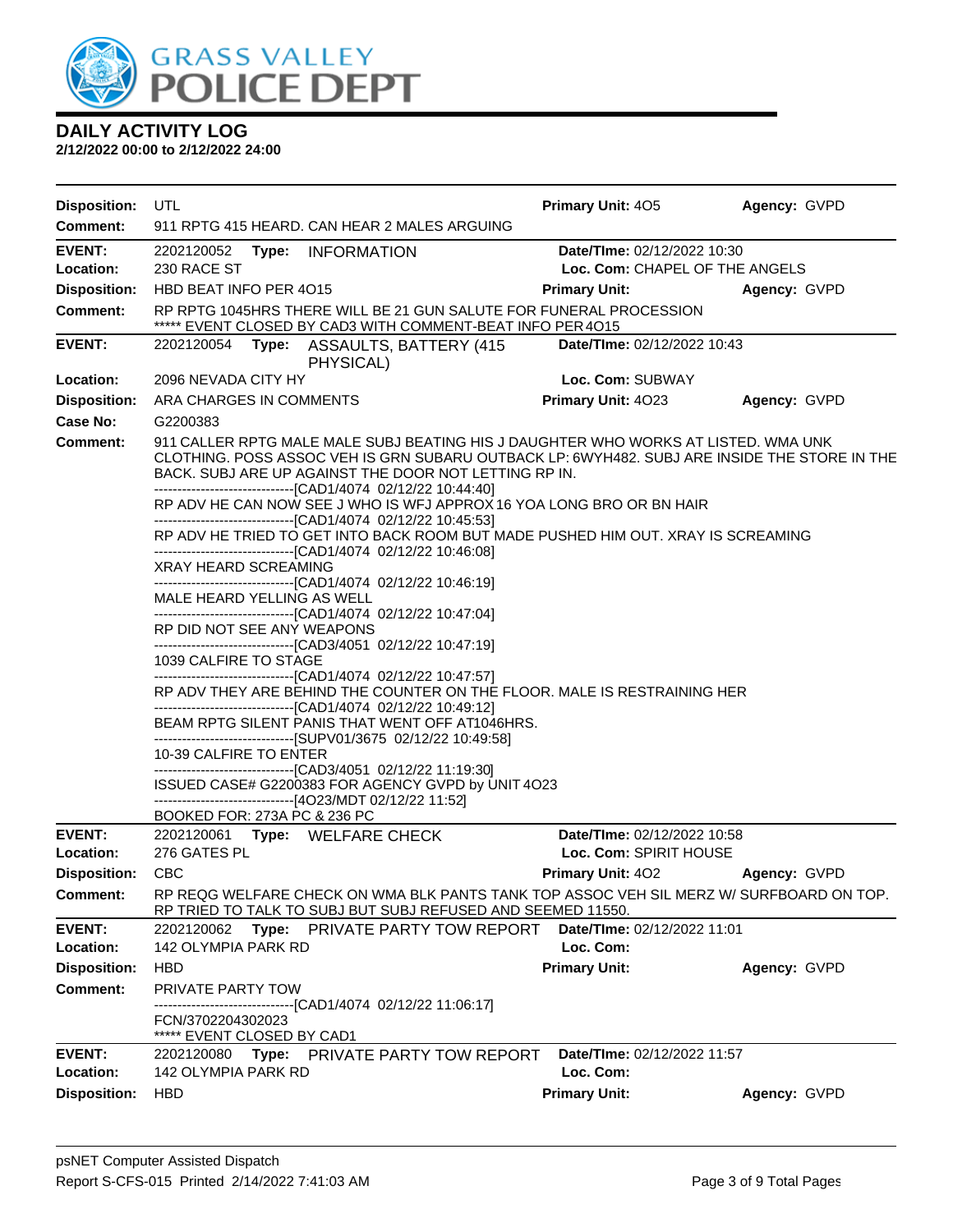

| <b>Comment:</b>            | <b>PRIVATE PARTY TOW</b>                                                                                                                                                                                                                                                                 |                                          |              |  |  |
|----------------------------|------------------------------------------------------------------------------------------------------------------------------------------------------------------------------------------------------------------------------------------------------------------------------------------|------------------------------------------|--------------|--|--|
|                            | -------------------------[CAD1/4074_02/12/22 12:11:18]<br>FCN/3702204302207<br>***** EVENT CLOSED BY CAD1                                                                                                                                                                                |                                          |              |  |  |
| <b>EVENT:</b>              | 2202120082 Type: ALARMS (SILENT, AUDIBLE,<br><b>COMMERCIAL, RES</b>                                                                                                                                                                                                                      | Date/TIme: 02/12/2022 12:10              |              |  |  |
| Location:                  | 150 CATHERINE LN # D                                                                                                                                                                                                                                                                     | Loc. Com: DIGNITY HEALTH                 |              |  |  |
| <b>Disposition:</b>        | <b>FA</b>                                                                                                                                                                                                                                                                                | Primary Unit: 402                        | Agency: GVPD |  |  |
| <b>Comment:</b>            | OP:2355 10-33 AUDIBLE SUITE F ENTRANCE DOOR RESP PENDING                                                                                                                                                                                                                                 |                                          |              |  |  |
| <b>EVENT:</b>              | 2202120092 Type: ALL OTHERS                                                                                                                                                                                                                                                              | Date/TIme: 02/12/2022 13:01              |              |  |  |
| Location:                  | 22 ROCKWOOD DR                                                                                                                                                                                                                                                                           | Loc. Com: GRASS VALLEY POLICE DEPARTMENT |              |  |  |
| <b>Disposition:</b>        | CBC                                                                                                                                                                                                                                                                                      | <b>Primary Unit: 405</b>                 | Agency: GVPD |  |  |
| <b>Comment:</b>            | RP REQ PERSONAL CONACT OUTSIDE GVPD REF HER NEPHEW TRYING TO PREVENT HER FROM SEEING<br>HER SISTER.                                                                                                                                                                                      |                                          |              |  |  |
|                            | -------------------------------[CAD3/4051 02/12/22 13:14:20]<br>EVENT LOCATION CHANGED FROM 129 S AUBURN ST GV<br>-------------------------------[4O5/MDT 02/12/22 13:15]                                                                                                                |                                          |              |  |  |
|                            | RP STATES HER NEPHEW GLEN IS HANGING AROUND HIS MOTHER AND THREATENING HER IN HOME<br>WORKER THAT HE HIRED. SHE IS CONCERNED HE IS TAKING ADVANTAGE OF HIS MOTHER. RP ADVISED OF<br>RESOURCES AND WILL CALL IF SHE NEEDS A CIVIL STANDBY, SHE DOES NOT LIVE THERE, NEITHER DOES<br>GLEN. |                                          |              |  |  |
| <b>EVENT:</b>              | 2202120095<br>Type: TRESPASS                                                                                                                                                                                                                                                             | Date/TIme: 02/12/2022 13:18              |              |  |  |
| Location:                  | 257 COLFAX AV                                                                                                                                                                                                                                                                            | Loc. Com: ALCOHOL ABUSE COUNCIL          |              |  |  |
|                            |                                                                                                                                                                                                                                                                                          |                                          |              |  |  |
| <b>Disposition:</b>        | ARA                                                                                                                                                                                                                                                                                      | <b>Primary Unit: 402</b>                 | Agency: GVPD |  |  |
| Case No:                   | G2200384                                                                                                                                                                                                                                                                                 |                                          |              |  |  |
| Comment:                   | CHP XFER/911 CALLER RPTG ONE MALE TRANSIENT TRESPASSING ON PROPERTY. SUBJ WAS BREAKING<br>WINDOWS IN BUS THAT WAS ON THE PROPERTY PREVIOUSLY. RP ADV SUIS IN THE BUS NOW POSS A<br>SLEEP.                                                                                                |                                          |              |  |  |
|                            | --------------------------------[CAD1/4074_02/12/22 13:18:48]<br>WMA LONG HAIR LSW GREY CLOTHING                                                                                                                                                                                         |                                          |              |  |  |
|                            | ------------------------------[CAD1/4074_02/12/22 13:19:05]                                                                                                                                                                                                                              |                                          |              |  |  |
|                            | BUS IS IN BACK CORNER BEHIND STATION, YELLOW IN COLOR<br>------------------------[CAD1/4074 02/12/22 13:43:54]                                                                                                                                                                           |                                          |              |  |  |
|                            | ISSUED CASE# G2200384 FOR AGENCY GVPD by UNIT 4O15                                                                                                                                                                                                                                       |                                          |              |  |  |
|                            | ------------------------------[4O2/MDT 02/12/22 13:57]<br>SUBJECT WAS ARRESTED AND BOOKED FOR 602(O)PC                                                                                                                                                                                   |                                          |              |  |  |
| <b>EVENT:</b>              | Type: TRAFFIC (DUI, PARKING,<br>2202120096<br>SPEED, HAZ                                                                                                                                                                                                                                 | Date/TIme: 02/12/2022 13:28              |              |  |  |
| Location:                  | 49/20 RAMP STATE/IDAHO MARYLAND RD                                                                                                                                                                                                                                                       | Loc. Com: NB                             |              |  |  |
| <b>Disposition:</b>        | HBD                                                                                                                                                                                                                                                                                      | <b>Primary Unit:</b>                     | Agency: GVPD |  |  |
| Comment:                   | 911 RPTG 23103 DRIVER IN SIL SEDAN UNABLE TO MAINTAIN LANES/XFER TO CHP<br>EVENT CLOSED BY CAD3                                                                                                                                                                                          |                                          |              |  |  |
| <b>EVENT:</b><br>Location: | 2202120098 Type: TRAFFIC ACCIDENT<br>WE EMPIRE ST/WHITING ST                                                                                                                                                                                                                             | Date/TIme: 02/12/2022 13:30<br>Loc. Com: |              |  |  |
| <b>Disposition:</b>        | ARA AR CITED AND RELEASED                                                                                                                                                                                                                                                                | Primary Unit: 4D16                       | Agency: GVPD |  |  |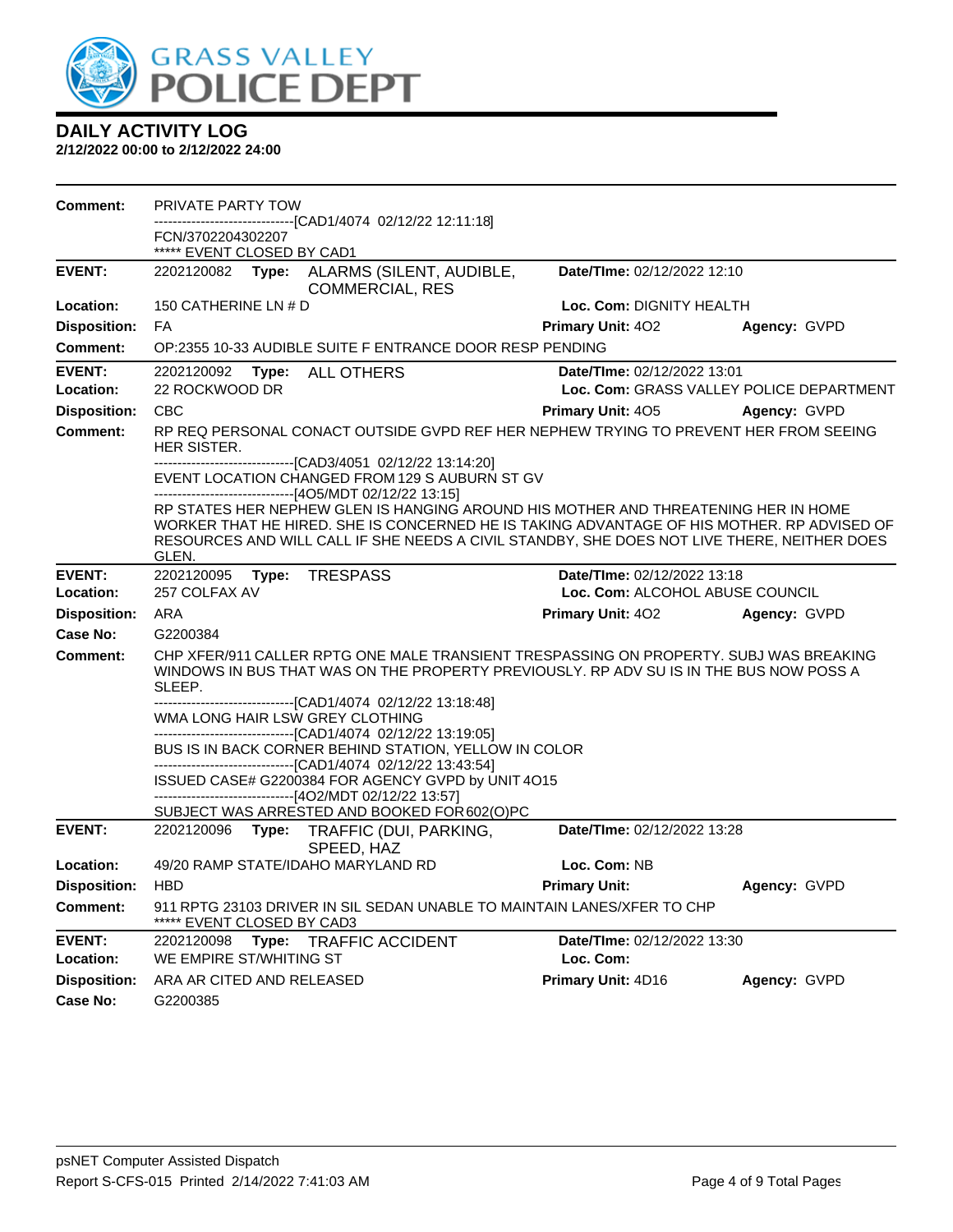

| <b>Comment:</b>     |                                                                                                                                                                                                                                                                                                                                                                                                                                                                                                                                                                                                                                                         |  | 911 XFER TO CALFIRE FOR VEH INTO POWER POLE                                                                                |                             |              |  |                     |
|---------------------|---------------------------------------------------------------------------------------------------------------------------------------------------------------------------------------------------------------------------------------------------------------------------------------------------------------------------------------------------------------------------------------------------------------------------------------------------------------------------------------------------------------------------------------------------------------------------------------------------------------------------------------------------------|--|----------------------------------------------------------------------------------------------------------------------------|-----------------------------|--------------|--|---------------------|
|                     |                                                                                                                                                                                                                                                                                                                                                                                                                                                                                                                                                                                                                                                         |  | ---------------------------------[CAD3/4051 02/12/22 13:30:26]                                                             |                             |              |  |                     |
|                     |                                                                                                                                                                                                                                                                                                                                                                                                                                                                                                                                                                                                                                                         |  | EVENT LOCATION CHANGED FROM WE EMPIRE ST/SO AUBURN ST GV<br>---------------------------------[CAD1/4074 02/12/22 13:30:56] |                             |              |  |                     |
|                     |                                                                                                                                                                                                                                                                                                                                                                                                                                                                                                                                                                                                                                                         |  | ADD'T 911 RPTG WMA LSW WHI SHIRT, RED BANDANA AROUND NECK, GRN/GRN PANTS. RP POSS23152                                     |                             |              |  |                     |
|                     | -------------------------------[CAD1/4074_02/12/22 13:31:21]<br>SU IS DOWN KECHELY AT THE DEAD END. SU IS NOW RUNNING BACK TO WE EMIRE<br>---------------------------------[CAD1/4074 02/12/22 13:31:40]<br>SU IS RUNNING UP WE EMPIRE TWD E EMPIRE TWD THE MARKET<br>---------------------------------[CAD1/4074 02/12/22 13:32:36]<br>RP ADV SU IS AT EMPIRE MARKET. RP THINKS SU IS HBD.                                                                                                                                                                                                                                                             |  |                                                                                                                            |                             |              |  |                     |
|                     |                                                                                                                                                                                                                                                                                                                                                                                                                                                                                                                                                                                                                                                         |  |                                                                                                                            |                             |              |  |                     |
|                     |                                                                                                                                                                                                                                                                                                                                                                                                                                                                                                                                                                                                                                                         |  |                                                                                                                            |                             |              |  |                     |
|                     |                                                                                                                                                                                                                                                                                                                                                                                                                                                                                                                                                                                                                                                         |  |                                                                                                                            |                             |              |  |                     |
|                     |                                                                                                                                                                                                                                                                                                                                                                                                                                                                                                                                                                                                                                                         |  | ---------------------------------[CAD1/4074 02/12/22 13:33:02]                                                             |                             |              |  |                     |
|                     |                                                                                                                                                                                                                                                                                                                                                                                                                                                                                                                                                                                                                                                         |  | SU LAST SEEN GOING BEHIND EMPRE MARKET INTO BSN THERE<br>---------------------------------[CAD1/4074 02/12/22 13:33:37]    |                             |              |  |                     |
|                     |                                                                                                                                                                                                                                                                                                                                                                                                                                                                                                                                                                                                                                                         |  | SU RUNNING DOWN SO AUBURN PASSING BADGER                                                                                   |                             |              |  |                     |
|                     | SU IS.                                                                                                                                                                                                                                                                                                                                                                                                                                                                                                                                                                                                                                                  |  | -------------------------------[CAD1/4074_02/12/22 13:33:48]                                                               |                             |              |  |                     |
|                     |                                                                                                                                                                                                                                                                                                                                                                                                                                                                                                                                                                                                                                                         |  | ------------------------------[CAD1/4074 02/12/22 13:34:49]                                                                |                             |              |  |                     |
|                     |                                                                                                                                                                                                                                                                                                                                                                                                                                                                                                                                                                                                                                                         |  | SU TOOK RIGHT BEHIND HOUSE TO LEFT TO 658 SO SUBURN<br>---------------------------------[CAD1/4074 02/12/22 13:35:07]      |                             |              |  |                     |
|                     | SU WENT INTO THE BACK YARD                                                                                                                                                                                                                                                                                                                                                                                                                                                                                                                                                                                                                              |  |                                                                                                                            |                             |              |  |                     |
|                     |                                                                                                                                                                                                                                                                                                                                                                                                                                                                                                                                                                                                                                                         |  | ---------------------------------[CAD1/4074 02/12/22 13:41:51]                                                             |                             |              |  |                     |
|                     |                                                                                                                                                                                                                                                                                                                                                                                                                                                                                                                                                                                                                                                         |  | 1039 CALFIRE 1141 TO W EMPIRE AT MARSHALL                                                                                  |                             |              |  |                     |
|                     | ---------------------------------[CAD1/4074 02/12/22 13:47:30]<br>ADVANCED REJECTED - EXTENDED ETA                                                                                                                                                                                                                                                                                                                                                                                                                                                                                                                                                      |  |                                                                                                                            |                             |              |  |                     |
|                     | ---------------------------------[CAD1/4074 02/12/22 13:47:54]<br>MMM REJECTED                                                                                                                                                                                                                                                                                                                                                                                                                                                                                                                                                                          |  |                                                                                                                            |                             |              |  |                     |
|                     | ------------------------------[CAD1/4074 02/12/22 13:49:20]<br>TOW ASSIGNED-KILROYS, 800 E MAIN ST, GRASS VALLEY, 5302733495,<br>---------------------------------[CAD1/4074 02/12/22 13:49:34]<br>KILROYS ENRT ETA20 MINS<br>----------------------------------[CAD3/4051 02/12/22 13:50:32]<br>ISSUED CASE# G2200385 FOR AGENCY GVPD BY UNIT 4O5<br>-------------------------------[CAD1/4074_02/12/22 13:56:59]<br>10-39 PHLEB TO ER, WILL CB IF THEY HAVE SOMEONE TO RESPOND AND ETA<br>--------------------------------[CAD3/4051 02/12/22 14:25:41]<br>PHELB DECLINED TO RESPOND<br>--------------------------------[CAD1/4074 02/12/22 14:43:37] |  |                                                                                                                            |                             |              |  |                     |
|                     |                                                                                                                                                                                                                                                                                                                                                                                                                                                                                                                                                                                                                                                         |  |                                                                                                                            |                             |              |  |                     |
|                     |                                                                                                                                                                                                                                                                                                                                                                                                                                                                                                                                                                                                                                                         |  |                                                                                                                            |                             |              |  |                     |
|                     |                                                                                                                                                                                                                                                                                                                                                                                                                                                                                                                                                                                                                                                         |  |                                                                                                                            |                             |              |  |                     |
|                     |                                                                                                                                                                                                                                                                                                                                                                                                                                                                                                                                                                                                                                                         |  |                                                                                                                            |                             |              |  |                     |
|                     |                                                                                                                                                                                                                                                                                                                                                                                                                                                                                                                                                                                                                                                         |  |                                                                                                                            |                             |              |  | SU FATHER REQ 10-21 |
|                     | FCN/3702204302652                                                                                                                                                                                                                                                                                                                                                                                                                                                                                                                                                                                                                                       |  |                                                                                                                            |                             |              |  |                     |
| <b>EVENT:</b>       | 2202120113                                                                                                                                                                                                                                                                                                                                                                                                                                                                                                                                                                                                                                              |  | Type: 911 UNKNOWN<br>(HANGUPS, ABAN'S)                                                                                     | Date/TIme: 02/12/2022 14:53 |              |  |                     |
| Location:           | 122 RACE ST                                                                                                                                                                                                                                                                                                                                                                                                                                                                                                                                                                                                                                             |  |                                                                                                                            | Loc. Com:                   |              |  |                     |
| <b>Disposition:</b> | <b>HBD</b>                                                                                                                                                                                                                                                                                                                                                                                                                                                                                                                                                                                                                                              |  |                                                                                                                            | <b>Primary Unit:</b>        | Agency: GVPD |  |                     |
| <b>Comment:</b>     | 911 ABANDONED                                                                                                                                                                                                                                                                                                                                                                                                                                                                                                                                                                                                                                           |  |                                                                                                                            |                             |              |  |                     |
|                     | -------------------------[CAD3/4051_02/12/22 14:54:27]<br>LEFT MESSAGE ON CALLBACK                                                                                                                                                                                                                                                                                                                                                                                                                                                                                                                                                                      |  |                                                                                                                            |                             |              |  |                     |
|                     | -------------------------------[CAD1/4074 02/12/22 14:55:02]<br>EVENT LOCATION CHANGED FROM LAT:39.21920100 LONG: -121.052352 GRASS VALLEY                                                                                                                                                                                                                                                                                                                                                                                                                                                                                                              |  |                                                                                                                            |                             |              |  |                     |
|                     | -------------------------------[CAD1/4074 02/12/22 14:55:12]                                                                                                                                                                                                                                                                                                                                                                                                                                                                                                                                                                                            |  |                                                                                                                            |                             |              |  |                     |
|                     | RP CB AND ADV C4, ACCIDENTAL<br>***** EVENT CLOSED BY CAD1                                                                                                                                                                                                                                                                                                                                                                                                                                                                                                                                                                                              |  |                                                                                                                            |                             |              |  |                     |
| <b>EVENT:</b>       | 2202120114 <b>Type:</b>                                                                                                                                                                                                                                                                                                                                                                                                                                                                                                                                                                                                                                 |  | <b>SUSPICIOUS CIRCUMSTANCE</b>                                                                                             | Date/TIme: 02/12/2022 14:57 |              |  |                     |
|                     |                                                                                                                                                                                                                                                                                                                                                                                                                                                                                                                                                                                                                                                         |  | (VEHICLE, PERSON                                                                                                           |                             |              |  |                     |
| Location:           | 682 FREEMAN LN # C                                                                                                                                                                                                                                                                                                                                                                                                                                                                                                                                                                                                                                      |  |                                                                                                                            | Loc. Com: FAMOUS FOOTWEAR   |              |  |                     |
| <b>Disposition:</b> | GOA EXT PATROL CONDUCTED                                                                                                                                                                                                                                                                                                                                                                                                                                                                                                                                                                                                                                |  |                                                                                                                            | <b>Primary Unit: 4015</b>   | Agency: GVPD |  |                     |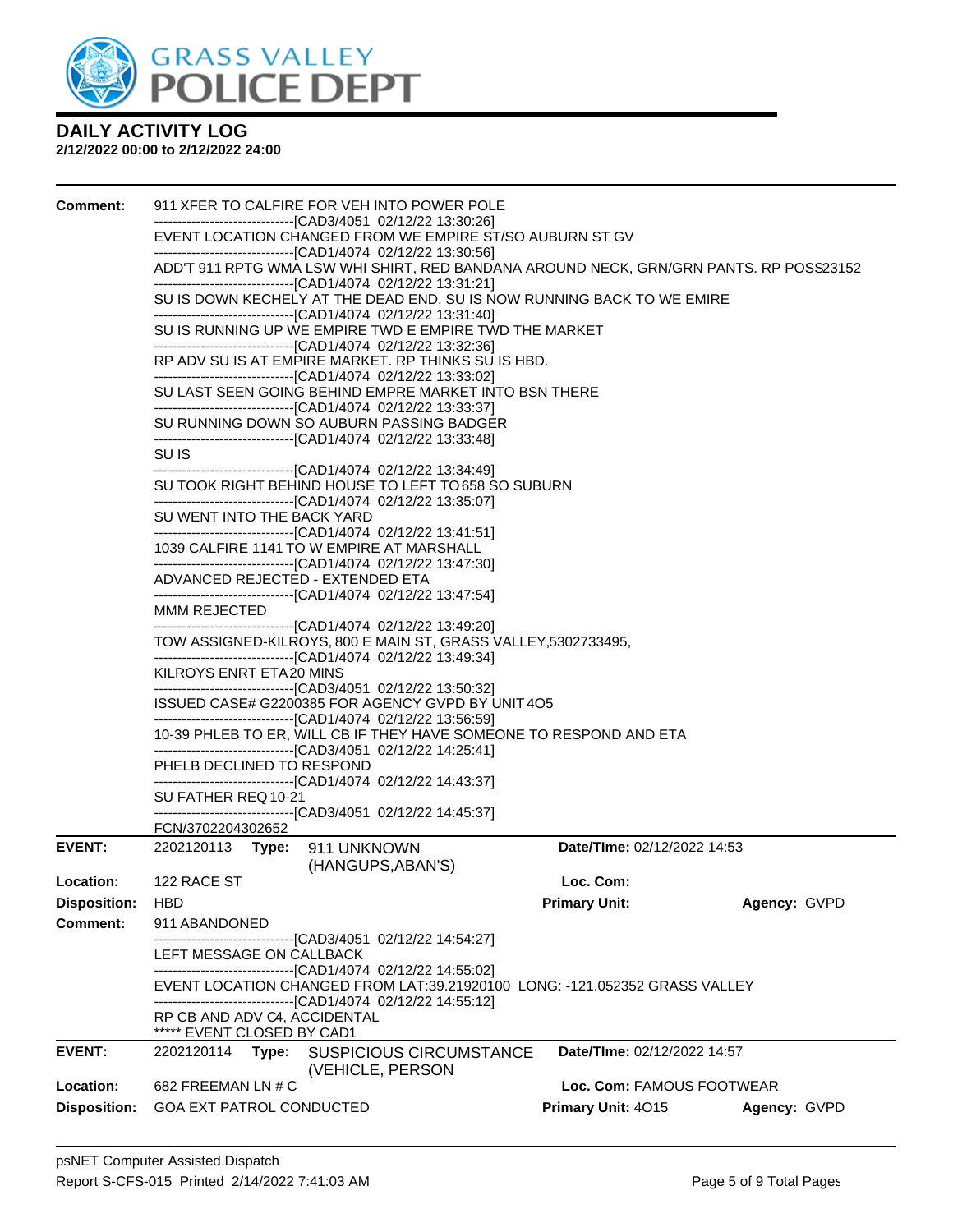

| <b>Comment:</b>         | EMPLOYEE RPTG 3 SUBJ WERE IN THE STORE POSS TRYING TO STEAL. SUBJ LEFT BUT ARE CIRCLING THE<br>PARKING LOT IN A WHI 4D SEDAN LP: WXDP999 LOOKING IN THE STORE. REQ AREA CHECK/LE PRESENCE |       |                                                                                                                                                                                                                                   |                                      |              |
|-------------------------|-------------------------------------------------------------------------------------------------------------------------------------------------------------------------------------------|-------|-----------------------------------------------------------------------------------------------------------------------------------------------------------------------------------------------------------------------------------|--------------------------------------|--------------|
| <b>EVENT:</b>           |                                                                                                                                                                                           |       | 2202120116 Type: PRIVATE PARTY TOW REPORT Date/Time: 02/12/2022 14:59                                                                                                                                                             |                                      |              |
| Location:               | <b>142 OLYMPIA PARK RD</b>                                                                                                                                                                |       |                                                                                                                                                                                                                                   | Loc. Com:                            |              |
| <b>Disposition:</b>     | <b>HBD ENTERED</b>                                                                                                                                                                        |       |                                                                                                                                                                                                                                   | <b>Primary Unit:</b>                 | Agency: GVPD |
| <b>Comment:</b>         | PRIVATE PARTY TOW                                                                                                                                                                         |       | --------------------------------[CAD3/4051 02/12/22 15:01:50]                                                                                                                                                                     |                                      |              |
|                         | FCN/3702204302697                                                                                                                                                                         |       |                                                                                                                                                                                                                                   |                                      |              |
|                         |                                                                                                                                                                                           |       | ***** EVENT CLOSED BY CAD3 WITH COMMENT-ENTERED                                                                                                                                                                                   |                                      |              |
| <b>EVENT:</b>           |                                                                                                                                                                                           |       | 2202120117 Type: ANIMALS (ABUSE, LOOSE,<br>FOUND, INJURED)                                                                                                                                                                        | Date/TIme: 02/12/2022 15:00          |              |
| Location:               | 675 WHITING ST                                                                                                                                                                            |       |                                                                                                                                                                                                                                   | Loc. Com:                            |              |
| <b>Disposition:</b>     | <b>HBD</b>                                                                                                                                                                                |       |                                                                                                                                                                                                                                   | <b>Primary Unit:</b>                 | Agency: GVPD |
| <b>Comment:</b>         | <b>NUMBER IF FOUND</b><br>***** EVENT CLOSED BY CAD1                                                                                                                                      |       | RP RPTG HER CORGI "BAX" WITH NO COLLAR MISSING SINSE 0900HRS THIS MORNING. OKAY TO GIVE OUT                                                                                                                                       |                                      |              |
| <b>EVENT:</b>           |                                                                                                                                                                                           |       | 2202120121 Type: WELFARE CHECK                                                                                                                                                                                                    | Date/TIme: 02/12/2022 15:17          |              |
| Location:               | MINNIE ST/BUTLER ST                                                                                                                                                                       |       |                                                                                                                                                                                                                                   | Loc. Com:                            |              |
| <b>Disposition:</b>     | <b>CBC</b>                                                                                                                                                                                |       |                                                                                                                                                                                                                                   | <b>Primary Unit: 402</b>             | Agency: GVPD |
| Comment:                |                                                                                                                                                                                           |       | 911 RPTG J LOCKED IN WHI VAN LIC#6VFD459. J IS 7YRS OLD. PARENT IS AT CONDON PARK SOMEWHERE.<br>WHILE LL, J WAS ABLE TO GET OUT. RP WAS WALKING J INTO THE PARK TO FIND HER PARENTS. UNK WHY<br>SHE WAS ALONE. REQG WELFARE CHECK |                                      |              |
|                         |                                                                                                                                                                                           |       | WFJ BLK SWEATPANTS YELLOW SHIRT<br>-------------------------------[CAD3/4051 02/12/22 15:17:57]                                                                                                                                   |                                      |              |
|                         |                                                                                                                                                                                           |       | EVENT CALL TYPE CHANGED FROM JUV                                                                                                                                                                                                  |                                      |              |
|                         |                                                                                                                                                                                           |       | -------------------------------[4O2/MDT 02/12/22 15:38]                                                                                                                                                                           |                                      |              |
| <b>EVENT:</b>           |                                                                                                                                                                                           |       | UTL, MADE CONTACT W RP WHO ADVISED SHE LOCATED PARENT. PER RP, NEG PARENTAL ISSUES. CBC.                                                                                                                                          | Date/TIme: 02/12/2022 15:43          |              |
| Location:               | 141 EA MAIN ST                                                                                                                                                                            |       | 2202120125 Type: WELFARE CHECK                                                                                                                                                                                                    | Loc. Com: PARKING LOT ACF GV BREWING |              |
| <b>Disposition:</b>     | <b>CBC</b>                                                                                                                                                                                |       |                                                                                                                                                                                                                                   | <b>Primary Unit: 402</b>             | Agency: GVPD |
| <b>Comment:</b>         |                                                                                                                                                                                           |       | RP RPTG SHE PARKED NEAR LLISTED 4.5 HOURS AGO AND THERE IS A MALE WHO HAS BEEN SLUMPED<br>OVER IN A OLDER RED HONDA CIVIC LP: 3NZE382 AND HASNT MOVED SINCE RP WAS THERE EARLIER. DOG                                             |                                      |              |
|                         | IN VEH.                                                                                                                                                                                   |       | -------------------------------[4O2/MDT 02/12/22 15:51]                                                                                                                                                                           |                                      |              |
|                         |                                                                                                                                                                                           |       | CONTACT MADE W SUBJECT WHO WAS CODE 4 AS WELL AS HIS DOG. CBC                                                                                                                                                                     |                                      |              |
| <b>EVENT:</b>           | 2202120128 Type:                                                                                                                                                                          |       | 911<br>UNKNOWN/HANGUPS, ABANS                                                                                                                                                                                                     | Date/TIme: 02/12/2022 15:54          |              |
| Location:               | 208 OCEAN AV                                                                                                                                                                              |       |                                                                                                                                                                                                                                   | Loc. Com:                            |              |
| <b>Disposition: HBD</b> |                                                                                                                                                                                           |       |                                                                                                                                                                                                                                   | <b>Primary Unit:</b>                 | Agency: GVPD |
| <b>Comment:</b>         | 11 ACCIDENTAL MISDIAL CODE 4                                                                                                                                                              |       |                                                                                                                                                                                                                                   |                                      |              |
| <b>EVENT:</b>           | 2202120132                                                                                                                                                                                | Type: | <b>CITIZEN ASSIST (CIVIL</b><br>STANDBY'S, LOCKOUT                                                                                                                                                                                | Date/TIme: 02/12/2022 16:20          |              |
| Location:               | 275 DORSEY DR #66                                                                                                                                                                         |       |                                                                                                                                                                                                                                   | Loc. Com:                            |              |
| <b>Disposition:</b>     |                                                                                                                                                                                           |       | PEN UNABLE TO CONTACT/LM @ CSU                                                                                                                                                                                                    | Primary Unit: 4023                   | Agency: GVPD |
| <b>Comment:</b>         |                                                                                                                                                                                           |       | RP REQG CIVIL STANDBY TO RETRIEVE ITEMS FROM EX GIRLFRIENDS HOUSE. RP DOESNT HAVE PHONE<br>BUT IS CURRENTLY AT CSU FOR CTC                                                                                                        |                                      |              |
| <b>EVENT:</b>           | 2202120149                                                                                                                                                                                | Type: | 911 UNKNOWN<br>(HANGUPS, ABAN'S)                                                                                                                                                                                                  | Date/TIme: 02/12/2022 17:56          |              |
| Location:               | 468 SUTTON WY                                                                                                                                                                             |       |                                                                                                                                                                                                                                   | Loc. Com: 1849 BREWING COMPANY       |              |
| <b>Disposition:</b>     | <b>HBD</b>                                                                                                                                                                                |       |                                                                                                                                                                                                                                   | <b>Primary Unit:</b>                 | Agency: GVPD |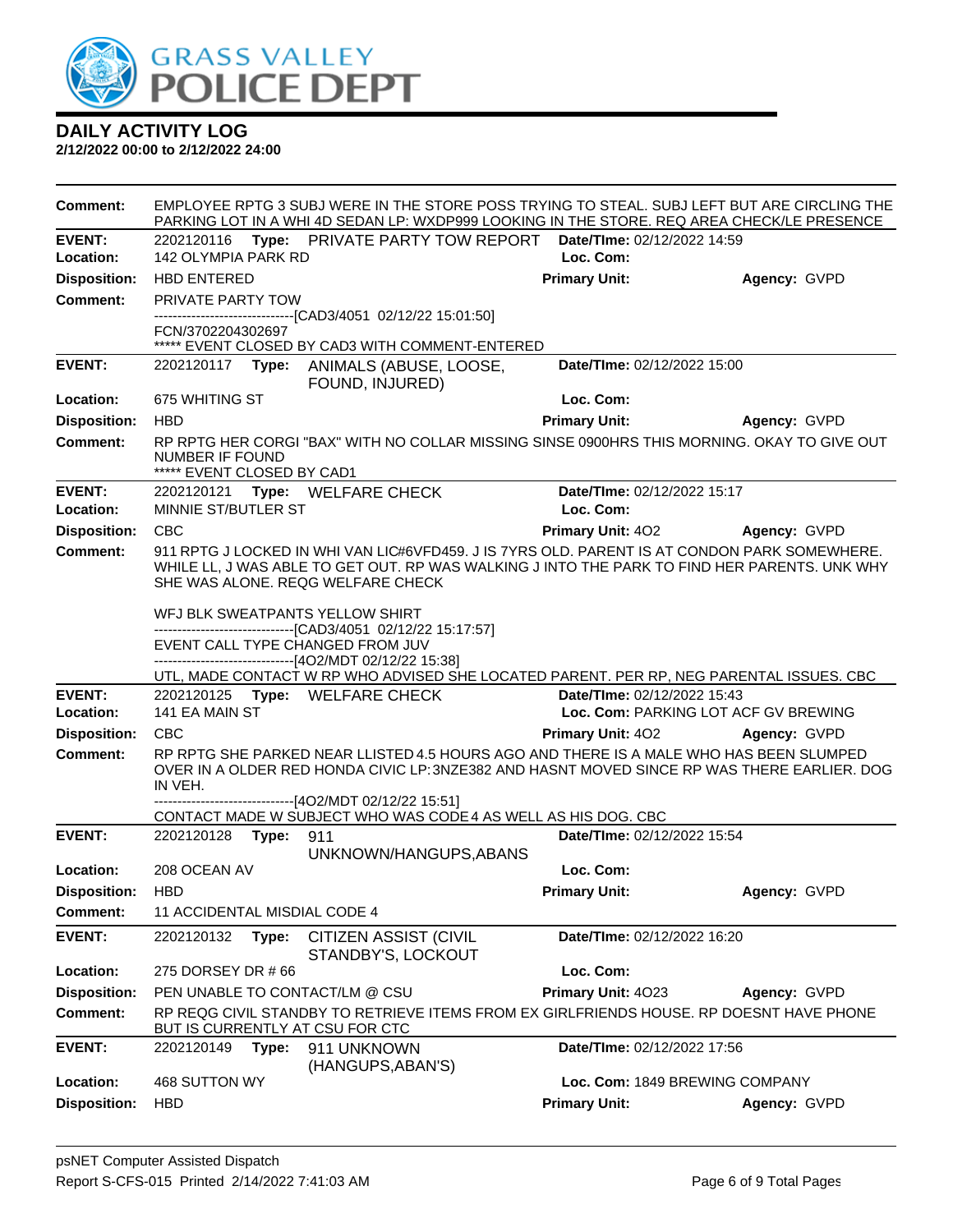

| <b>Comment:</b>            | 911 ABAN                                                  |                                                                                                                                                                                                                  |                             |                                          |
|----------------------------|-----------------------------------------------------------|------------------------------------------------------------------------------------------------------------------------------------------------------------------------------------------------------------------|-----------------------------|------------------------------------------|
|                            |                                                           | -------------------------------[CAD1/4074 02/12/22 17:56:58]<br>EVENT LOCATION CHANGED FROM LAT:39.23408200 LONG: -121.039112 GRASS VALLEY                                                                       |                             |                                          |
|                            |                                                           | -------------------------------[CAD1/4074_02/12/22 17:57:08]                                                                                                                                                     |                             |                                          |
|                            | ON CB RP ADV C4, ACCIDENTAL<br>***** EVENT CLOSED BY CAD1 |                                                                                                                                                                                                                  |                             |                                          |
| <b>EVENT:</b>              | 2202120154                                                | Type: 911 UNKNOWN                                                                                                                                                                                                | Date/TIme: 02/12/2022 18:12 |                                          |
|                            |                                                           | (HANGUPS, ABAN'S)                                                                                                                                                                                                |                             |                                          |
| Location:                  | 470 AUBURN ST                                             |                                                                                                                                                                                                                  | Loc. Com:                   |                                          |
| <b>Disposition:</b>        | HBD                                                       |                                                                                                                                                                                                                  | <b>Primary Unit:</b>        | Agency: GVPD                             |
| <b>Comment:</b>            | 911 ABANDONED                                             | ----------------------------------[CAD3/4051 02/12/22 18:13:33]                                                                                                                                                  |                             |                                          |
|                            |                                                           | EVENT LOCATION CHANGED FROM LAT:39.20058600 LONG: -121.056772 GRASS VALLEY<br>--------------------------------[CAD3/4051 02/12/22 18:13:38]                                                                      |                             |                                          |
|                            | ***** EVENT CLOSED BY CAD3                                | ON CALLBACK, ACCIDENTAL MISDIAL CODE4                                                                                                                                                                            |                             |                                          |
| <b>EVENT:</b><br>Location: | 340 PLEASANT ST #42                                       |                                                                                                                                                                                                                  | Date/TIme: 02/12/2022 18:33 | Loc. Com: GRASS VALLEY APARTMENTS        |
| <b>Disposition:</b>        |                                                           | HBD REMOVED FROM MUPS, RETURNED HOME                                                                                                                                                                             |                             | Agency: GVPD                             |
| <b>Comment:</b>            |                                                           | 911 REQ 10-21 REGARDING HIS MP SON, HAS RETURNED TO RPS HOME.                                                                                                                                                    | <b>Primary Unit: 4D16</b>   |                                          |
|                            |                                                           | ------------------------------[CAD3/4085 02/12/22 18:36:17]                                                                                                                                                      |                             |                                          |
|                            | RELATED TO CASE G2200382                                  |                                                                                                                                                                                                                  |                             |                                          |
|                            | PER 4D16 REMOVE FROM MUPS                                 | ----------------------------------[CAD3/4085 02/12/22 22:55:15]                                                                                                                                                  |                             |                                          |
|                            |                                                           | --------------------------------[CAD3/4085 02/12/22 22:56:59]                                                                                                                                                    |                             |                                          |
|                            | VI REMOVED FROM MUPS                                      | ***** EVENT CLOSED BY CAD3 WITH COMMENT-REMOVED FROM MUPS, RETURNED HOME                                                                                                                                         |                             |                                          |
| <b>EVENT:</b>              |                                                           | 2202120161 Type: DISTURBANCE (NOISE,                                                                                                                                                                             | Date/TIme: 02/12/2022 18:46 |                                          |
|                            |                                                           | MUSIC, VERBAL, BARKI                                                                                                                                                                                             |                             |                                          |
| Location:                  | 682 FREEMAN LN                                            |                                                                                                                                                                                                                  | Loc. Com: FAMOUS FOOTWEAR   |                                          |
| <b>Disposition:</b>        | UTL                                                       |                                                                                                                                                                                                                  | Primary Unit: 4D16          | Agency: GVPD                             |
| Comment:                   |                                                           | 911 REPORITNG WMA BLK HAT, BLK SHIRT, BLU JEANS HAS BEEN ASKED TO LEAVE AND IS REFUSING.<br>CURRENTLY IFO STORE, NOT BEING VIOLENT                                                                               |                             |                                          |
| <b>EVENT:</b>              |                                                           | 2202120166 Type: EXTRA PATROL                                                                                                                                                                                    | Date/TIme: 02/12/2022 19:15 |                                          |
| Location:                  | 175 JOERSCHKE DR                                          |                                                                                                                                                                                                                  | Loc. Com:                   |                                          |
| <b>Disposition:</b>        | HBD LOG PER 4D16                                          | RP REQ EXTRA PATROLS FOR JUVS THAT HAVE BEEN HANGING OUT IN THE AREA. NO LONGER THERE                                                                                                                            | <b>Primary Unit:</b>        | Agency: GVPD                             |
| Comment:                   |                                                           | ***** EVENT CLOSED BY CAD1 WITH COMMENT-LOG PER 4D16                                                                                                                                                             |                             |                                          |
| <b>EVENT:</b>              | 2202120170 Type:                                          | DISTURBANCE (NOISE,<br>MUSIC, VERBAL, BARKI                                                                                                                                                                      | Date/TIme: 02/12/2022 19:32 |                                          |
| Location:                  | 679 WHITING ST                                            |                                                                                                                                                                                                                  | Loc. Com:                   |                                          |
| <b>Disposition:</b>        |                                                           |                                                                                                                                                                                                                  | Primary Unit: 409           | Agency: GVPD                             |
| <b>Case No:</b>            | G2200386                                                  |                                                                                                                                                                                                                  |                             |                                          |
| Comment:                   |                                                           | 911 415 HEARD, XRAY STATES FATHER IS IN415P WITH FIANCE. NEG HBD OR ALC, NEG WEAPONS. FIANCE<br>GOT ON PHONE, SU IS LEAVING, STATES NEG MEDICAL.<br>-------------------------------[CAD1/4106 02/12/22 20:15:08] |                             |                                          |
|                            |                                                           | ISSUED CASE# G2200386 FOR AGENCY GVPD by UNIT 4D16                                                                                                                                                               |                             |                                          |
| <b>EVENT:</b>              | 2202120174 Type:                                          | <b>THREATS</b>                                                                                                                                                                                                   | Date/TIme: 02/12/2022 20:11 |                                          |
| Location:                  | 1262 SUTTON WY                                            |                                                                                                                                                                                                                  |                             | Loc. Com: HOSPITALITY HOUSE 530 271 7144 |
| <b>Disposition:</b>        | CBC SU REMOVED FOR 48 HRS                                 |                                                                                                                                                                                                                  | <b>Primary Unit: 404</b>    | Agency: GVPD                             |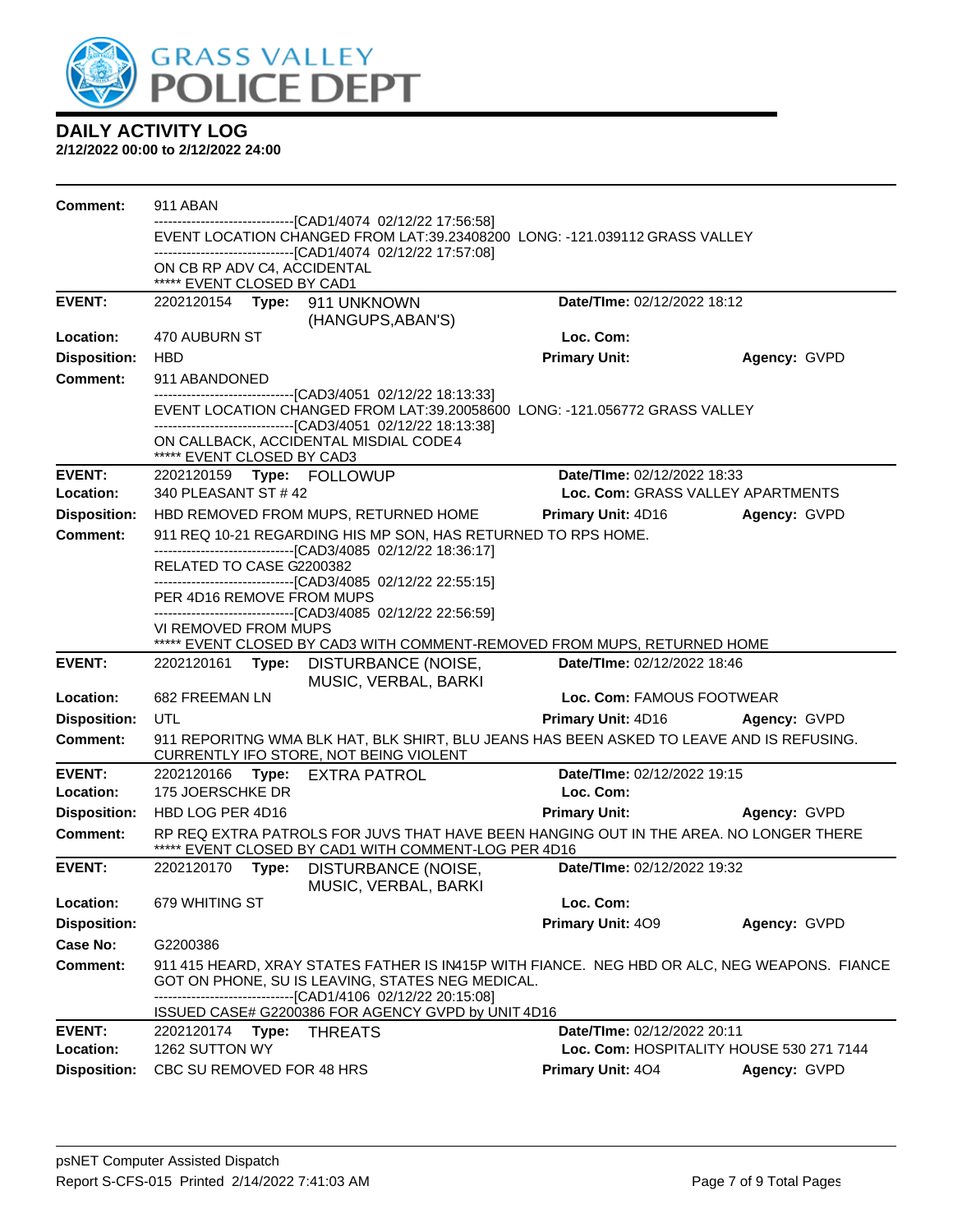

| Comment:            | 911 REPORITNG A SUBJ THREATENED ANOTHER OCCUPANT, SAID HE WILL BEAT HIM, SAID HE WAS GOING<br>TO KILL A SUBJ, AND THREATENED HIM OVER HIS SEXUALITY. RP STATES THAT STAFF IS NOT DOING<br>ANYTHING. PER RP, VI AND SU ARE STUCK SLEEPING NEXT TO EACH OTHER.<br>--------------------------------[CAD3/4085 02/12/22 20:12:09] |  |                                                                                                                                                                                                                                                           |                                |                     |
|---------------------|-------------------------------------------------------------------------------------------------------------------------------------------------------------------------------------------------------------------------------------------------------------------------------------------------------------------------------|--|-----------------------------------------------------------------------------------------------------------------------------------------------------------------------------------------------------------------------------------------------------------|--------------------------------|---------------------|
|                     | <b>HOSPTALITY HOUSE</b>                                                                                                                                                                                                                                                                                                       |  | RP ONLY KNOWS SU FIRST OF JOSH, VI FIRST OF MATT. OCCURED A LITTLE IT AGO, BOTH PARTIES STILL A                                                                                                                                                           |                                |                     |
| <b>EVENT:</b>       | 2202120176 Type:                                                                                                                                                                                                                                                                                                              |  | RESTRAINING ORDERS (TRO,<br>OAH, CUSTODY, C                                                                                                                                                                                                               | Date/TIme: 02/12/2022 20:16    |                     |
| Location:           | 228 SUTTON WY # 101                                                                                                                                                                                                                                                                                                           |  |                                                                                                                                                                                                                                                           | Loc. Com: OAK RIDGE APARTMENTS |                     |
| <b>Disposition:</b> | <b>CBC</b>                                                                                                                                                                                                                                                                                                                    |  |                                                                                                                                                                                                                                                           | <b>Primary Unit: 404</b>       | Agency: GVPD        |
| Comment:            |                                                                                                                                                                                                                                                                                                                               |  | RP REQ 10-21 REGARDING EX BOYFRIEND WHO IS RESTRAINED VIOLATING ORDER VIA PHONE CONTACT.<br>RP NOT CURRENTLY AT LOCATION, CONTACT HAS BEEN ONLY VIA PHONE.                                                                                                |                                |                     |
| <b>EVENT:</b>       |                                                                                                                                                                                                                                                                                                                               |  | 2202120177 Type: 911 UNKNOWN<br>(HANGUPS, ABAN'S)                                                                                                                                                                                                         | Date/TIme: 02/12/2022 20:28    |                     |
| Location:           | 109 MILL ST                                                                                                                                                                                                                                                                                                                   |  |                                                                                                                                                                                                                                                           | Loc. Com: CAFE, SERGIOS        |                     |
| <b>Disposition:</b> | <b>HBD</b>                                                                                                                                                                                                                                                                                                                    |  |                                                                                                                                                                                                                                                           | <b>Primary Unit:</b>           | Agency: GVPD        |
| <b>Comment:</b>     | 911 HANG UP                                                                                                                                                                                                                                                                                                                   |  |                                                                                                                                                                                                                                                           |                                |                     |
|                     | ***** EVENT CLOSED BY CAD1                                                                                                                                                                                                                                                                                                    |  | -------------------------------[CAD3/4085 02/12/22 20:29:35]<br>ON CALLBACK, STAFF ANSWERED, UNAWARE OF ANY EMERGENCY OR THAT THEY HAD CALLED911. CODE<br>4. WILL CALL US BACK IF ANYTHING CHANGES.                                                       |                                |                     |
| <b>EVENT:</b>       |                                                                                                                                                                                                                                                                                                                               |  | 2202120178 Type: DRUGS (ANY NARCOTIC<br><b>RELATED OFFENSE)</b>                                                                                                                                                                                           | Date/TIme: 02/12/2022 20:31    |                     |
| Location:           | 165 MILL ST                                                                                                                                                                                                                                                                                                                   |  |                                                                                                                                                                                                                                                           | Loc. Com: DEL ORO 530 272 1646 |                     |
| <b>Disposition:</b> | <b>CBC</b>                                                                                                                                                                                                                                                                                                                    |  |                                                                                                                                                                                                                                                           | <b>Primary Unit: 404</b>       | Agency: GVPD        |
| Comment:            |                                                                                                                                                                                                                                                                                                                               |  | RP REQ 10-21, STATES SHE RECEIVED A PHONE CALL FROM HER SON STATING HE THINKS HE HAD BEEN<br>DRUGGED. HE WAS HANGING OUT WITH PEOPLE AND ATE SOME GUMMIES AND IS NOW UNDER THE<br>INFLUENCE. SON IS NOW AT HOME WITH RP.                                  |                                |                     |
| <b>EVENT:</b>       |                                                                                                                                                                                                                                                                                                                               |  |                                                                                                                                                                                                                                                           | Date/TIme: 02/12/2022 21:19    |                     |
| Location:           | 679 WHITING ST                                                                                                                                                                                                                                                                                                                |  |                                                                                                                                                                                                                                                           | Loc. Com:                      |                     |
| <b>Disposition:</b> | PEN PENDING RP CALLBACK                                                                                                                                                                                                                                                                                                       |  |                                                                                                                                                                                                                                                           | <b>Primary Unit: 4D16</b>      | Agency: GVPD        |
| <b>Comment:</b>     |                                                                                                                                                                                                                                                                                                                               |  | RP REQ 10-21 REGARDING EARLIER INCIDENT. REF CASE G2200386                                                                                                                                                                                                |                                |                     |
| <b>EVENT:</b>       | 2202120193                                                                                                                                                                                                                                                                                                                    |  | Type: ALL OTHERS                                                                                                                                                                                                                                          | Date/TIme: 02/12/2022 22:34    |                     |
| Location:           | 111 CASTLEMONT DR                                                                                                                                                                                                                                                                                                             |  |                                                                                                                                                                                                                                                           | Loc. Com:                      |                     |
| <b>Disposition:</b> | <b>CBC</b>                                                                                                                                                                                                                                                                                                                    |  |                                                                                                                                                                                                                                                           | <b>Primary Unit: 4D16</b>      | <b>Agency: GVPD</b> |
| Comment:            | IS 15 YOA.                                                                                                                                                                                                                                                                                                                    |  | RP REQ 10-21 REGARDING HER SON TAKING HER CAR AND DRIVING IT WITHOUT PERMISSION. PER RP, SON                                                                                                                                                              |                                |                     |
|                     |                                                                                                                                                                                                                                                                                                                               |  | -------------------------------[CAD3/4085 02/12/22 22:36:50]<br>PER RP, SON IS SUPPOSEDLY DRIVING VEH HOME NOW, AND SHE IS UNAWARE OF WHERE HE IS.<br>------------------------------[CAD3/4085 02/12/22 22:46:05]                                         |                                |                     |
|                     | NOT TELL HER WHERE HE IS.                                                                                                                                                                                                                                                                                                     |  | RP ADVISES SHES SON HAS ADVISED HE IS DRIVING IN ALTA SIERRA. VEH IS A WHI MERZ MI350, SHE IS<br>CONCERED FOR HIM AND DOES NOT THINK HE SHOULD BE DRIVING BECAUSE HE IS UNDERAGE AND WILL<br>-------------------------------[CAD3/4085 02/12/22 22:47:34] |                                |                     |
|                     |                                                                                                                                                                                                                                                                                                                               |  | EVENT CALL TYPE CHANGED FROM ALL<br>-------------------------------[CAD3/4085 02/12/22 22:50:57]                                                                                                                                                          |                                |                     |
|                     |                                                                                                                                                                                                                                                                                                                               |  | RP CALLED BACK ON 911, ADVISING HE IS DRIVING IN ALTA SIERRA. XFER TO CHP<br>------------------------------[4D16/MDT 02/12/22 23:00]<br>J RETURNED HOME. CANCEL BOLO. CBC                                                                                 |                                |                     |
| <b>EVENT:</b>       | 2202120207                                                                                                                                                                                                                                                                                                                    |  | Type: ALARMS (SILENT, AUDIBLE,<br><b>COMMERCIAL, RES</b>                                                                                                                                                                                                  | Date/TIme: 02/12/2022 23:04    |                     |
| Location:           | 682 FREEMAN LN # B                                                                                                                                                                                                                                                                                                            |  |                                                                                                                                                                                                                                                           | Loc. Com: VERIZON              |                     |
| <b>Disposition:</b> | <b>CBC</b>                                                                                                                                                                                                                                                                                                                    |  |                                                                                                                                                                                                                                                           | Primary Unit: 4D16             | Agency: GVPD        |